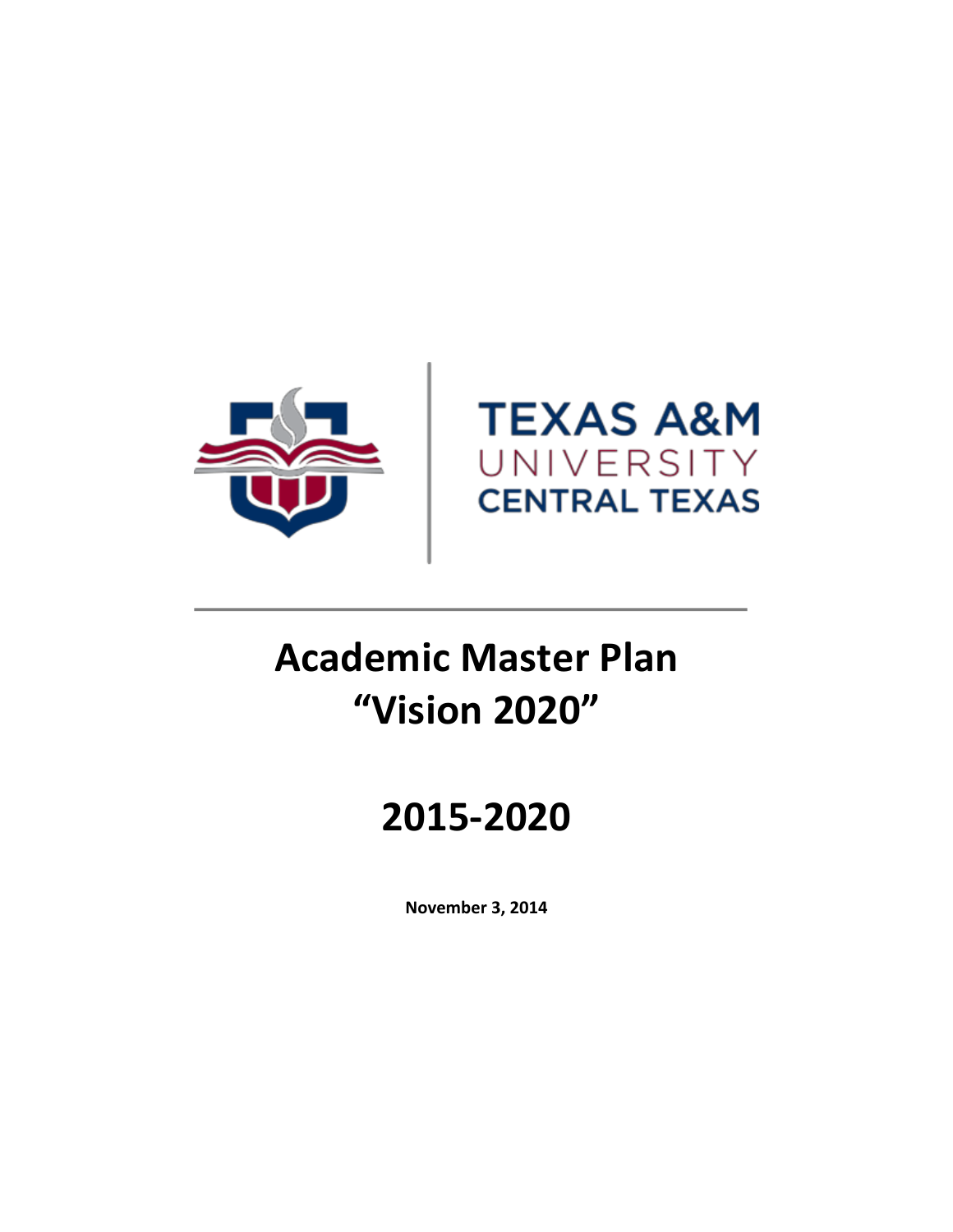Texas A&M University-Central traces its roots back to 1973 when the American Technological University was formed. In September of 1973, more than thirty years before it would become known as Texas A&M University-Central Texas, the American Technological University (ATU) opened its doors, marking an historical effort on behalf of citizens in the area to establish upper-division higher education in the Central Texas area. While the early curriculum placed a great deal of emphasis on technological programs, offering baccalaureate degrees in programs such as general technology, computer science, and industrial technology, among others, ATU's courses had continued to progressively take the shape of a liberal arts college, with degrees in counseling, psychology, criminal justice, and social work. Therefore, in September, 1989, ATU officially changed its name to the University of Central Texas (UCT), and concurrently experienced a growth in enrollment from approximately 550 students in 1988 to more than 1,000 in 1997. In October of 1998, the Texas Higher Education Coordinating Board (THECB) supported Tarleton State University's proposal to create a university system center in Central Texas. The organization of the new public university included UCT gifting more than \$7 million in assets to Tarleton.

Texas A&M University – Central Texas was formed on September 1, 1999, as Tarleton State University-Central Texas and became a stand-alone university on May 27, 2009, one of eleven universities within The Texas A&M University System. Texas A&M University-Central Texas (A&M-Central Texas) is an upper-level institution offering junior and senior-level coursework needed to successfully complete baccalaureate degrees and all coursework leading to the completion of graduate (master's and specialist) degrees. A&M-Central Texas became a separately accredited institution in June 2013 through the Southern Association of Colleges and Schools Commission on Colleges (SACSCOC), retroactive to January 1, 2013.

The student population at Texas A&M University-Central Texas is diverse and growing, currently serving over 2,300 students, an 8.8% increase in headcount and a 24.6% increase in full time equivalent (FTE) students over Fall 2009. In Fall 2014, 43% of students reported that they were White, 27% reported they were Black or African American, 20% reported they were Hispanic or Latino and 10% reported that they were Asian/Pacific Islander/Native American/Other. More than 3,500 students have graduated with a baccalaureate or graduate degree since 2009.

Texas A&M University-Central Texas is located on 672 beautiful acres of land at the intersection of State Highway 195 and State Highway 201 in Killeen. The land was transferred to The Texas A&M University System from the U.S. Army in the summer of 2009. In addition to classes being offered on the main campus, classes are also offered at several other convenient sites, including Fort Hood and the East Williamson County Higher Education Center in Hutto, TX. The university provides a wide range of flexible course schedules, including online, hybrid, evening, and weekend classes.

Full-time faculty, advisors and support staff are available to assist students with admission, financial aid, degree plans, and career planning during both day and extended evening hours. As an upper-level institution, Texas A&M University-Central Texas has developed agreements with Central Texas College, Temple College, Texas State Technical College-Waco, and Austin Community College to enable a seamless transfer without the loss of credits. In addition, Texas A&M University-Central Texas faculty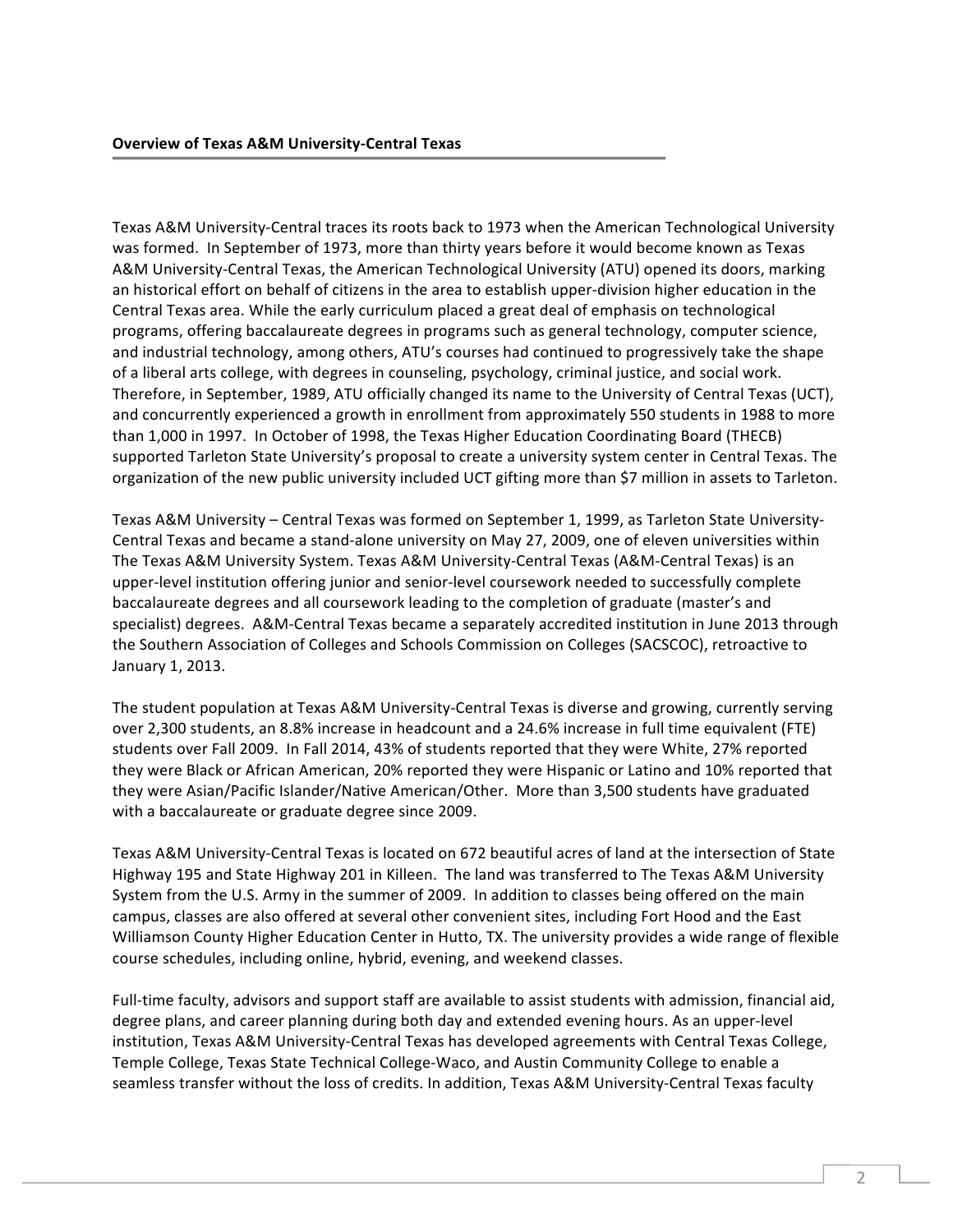and staff actively engage in dialog with representatives from area community colleges to monitor instructional need and to insure appropriate access to educational opportunity at all levels.

A&M-Central Texas offers the Bachelor of Arts (BA), Bachelor of Applied Arts and Sciences (BAAS), Bachelor of Business Administration (BBA), Bachelor of Science (BS), Bachelor of Science in Interdisciplinary Studies (BS Interdisciplinary Studies), Bachelor of Science in Liberal Studies (BS Liberal Studies, Bachelor of Social Work (BSW) and the Bachelor of Nursing (RN to BSN) at the undergraduate level and the Master of Arts (MA), Master of Business Administration (MBA), Master of Criminal Justice (MCJ), Master of Education (MEd), Master of Science (MS), and Specialist in School Psychology (SSP) at the graduate level. Specific undergraduate degree majors are available in Applied Science, Accounting, Aviation Science, Business Administration, Business Occupations, Computer Information Systems, Computer Science, Criminal Justice, Education, English, History, Human Resources Management, Interdisciplinary Studies, Liberal Studies, Management, Marketing, Mathematics, Nursing, Political Science, Psychology, Social Work, and Sociology. Graduate degrees are available in Accounting, Business Administration, Clinical Mental Health Counseling, Counseling, Criminal Justice, Curriculum and Instruction, Educational Administration, Educational Psychology, History, Human Resource Management, Information Systems, Liberal Studies, Management and Leadership, Mathematics, Marriage and Family Therapy, Political Science, Psychology, and School Psychology.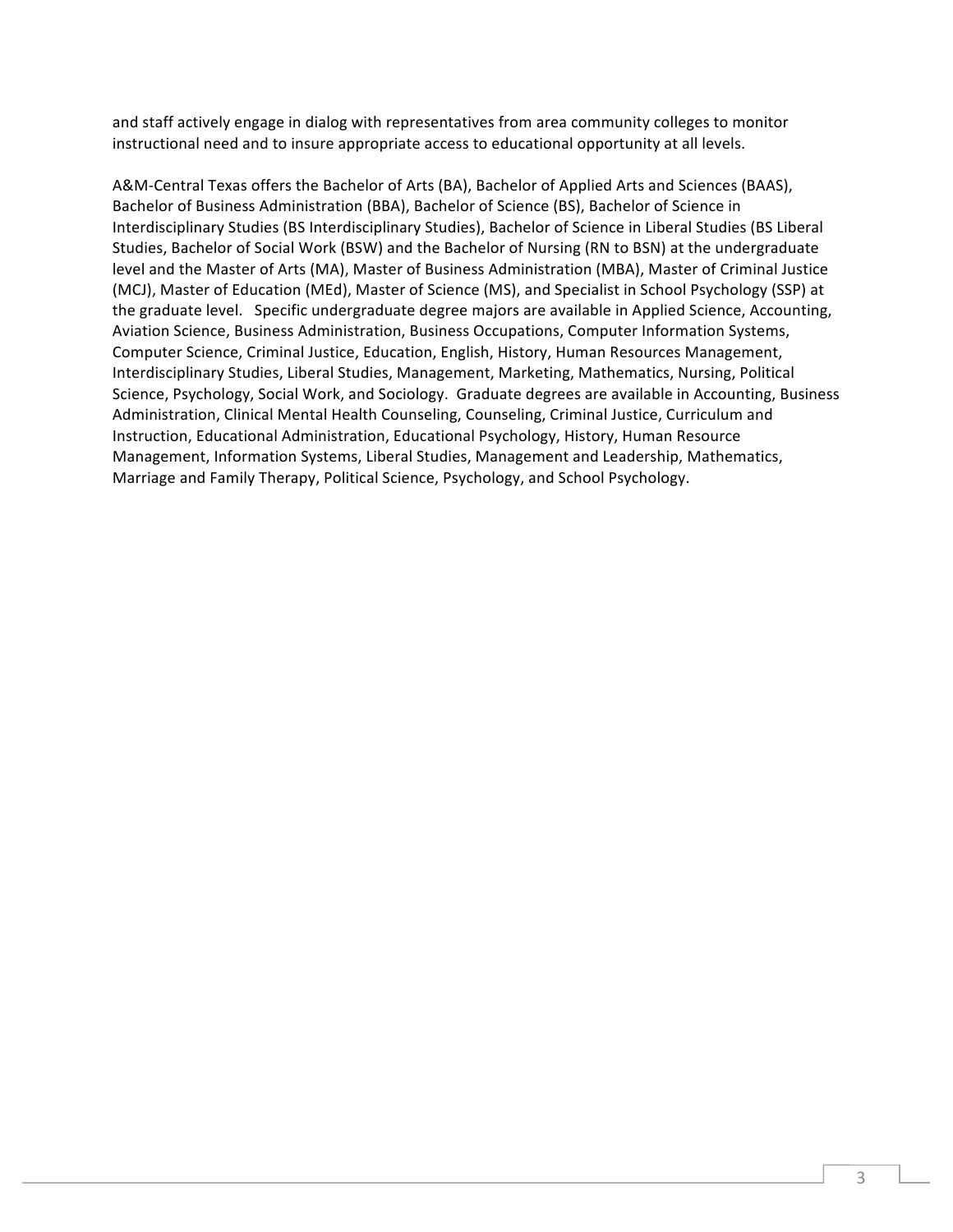#### **University Vision**

To create a culture of excellence for our students, faculty, and staff.

#### **University Mission**

Texas A&M University-Central Texas is an upper-level university offering junior and senior-level coursework needed to successfully complete baccalaureate degrees and all coursework leading to the completion of graduate degrees. The University is committed to high quality, rigorous, and innovative learning experiences, and prepares students for lifelong learning through excellence in teaching, service, and scholarship.

#### **University Core Values**

**Excellence & Achievement** – We strive to continuously improve, innovate, and exceed expectations.

**Compassion** – We care about the feelings of others. When others are suffering, we empathize and offer help.

*Integrity* – We conduct ourselves in an ethical and respectful manner.

**Knowledge** – We provide educational experiences to encourage lifelong learning and intellectual curiosity.

Diversity–We respect and value both differences and similarities in our students, co-workers, and other stakeholders.

*Initiative* – We encourage the involvement and the contribution of each employee. We create a workplace where every employee can share a sense of ownership.

**Collaboration** – We develop and maintain partnerships to serve the needs of our students, faculty, staff, and external stakeholders.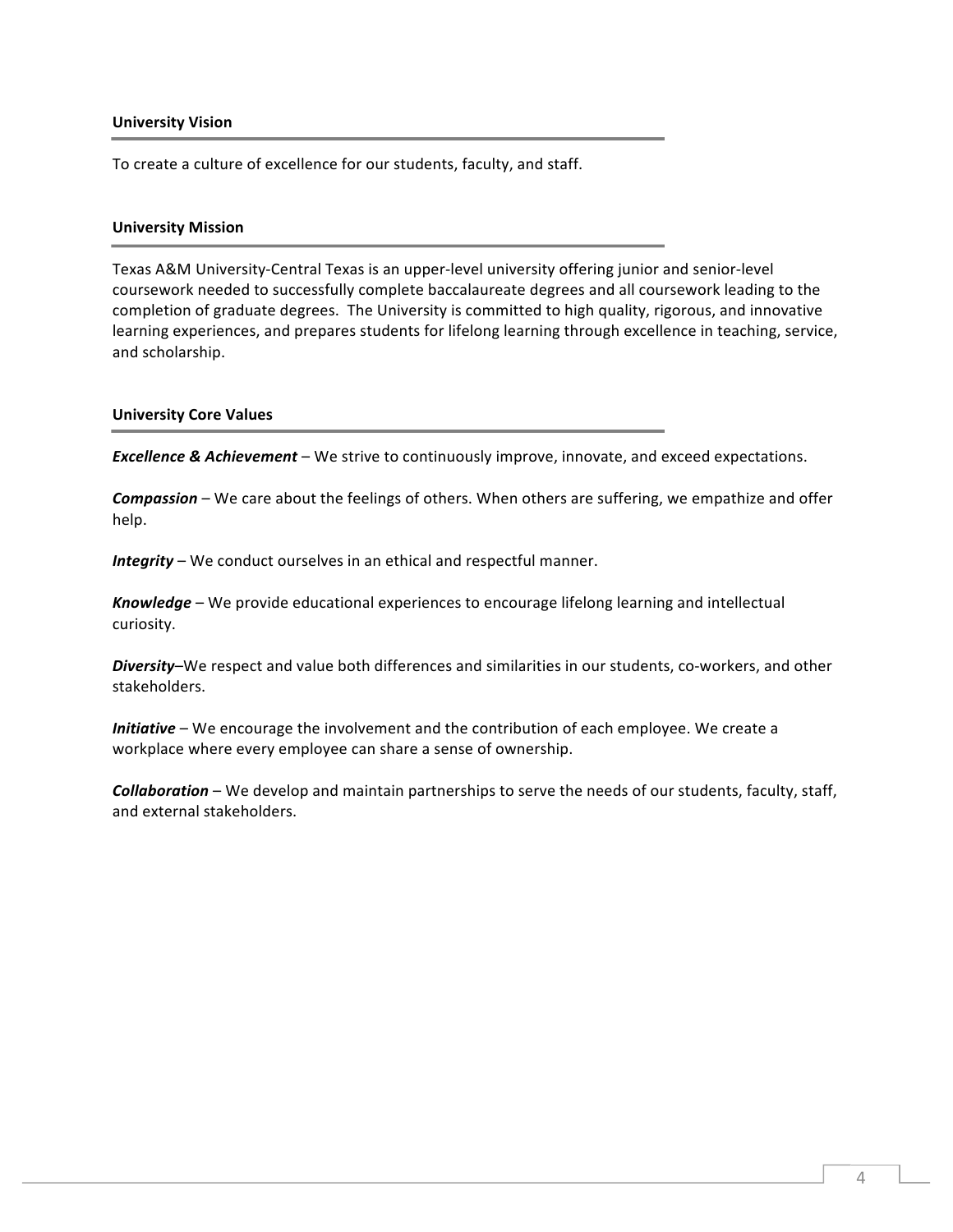#### **Academic Affairs Vision**

Texas A&M University-Central Texas strives to be an innovative teaching university. We will develop the next generation of engaged leaders through a dynamic and comprehensive curriculum that is propelled by applied scholarship and service.

#### **Academic Affairs Mission**

Texas A&M University-Central Texas provides upper level and graduate life-long educational opportunities to a diverse student population, propelled by exceptional teaching, applied scholarship and service. We foster a supportive environment that is dedicated to student success, is military friendly, and pursues a civil and civically engaged society.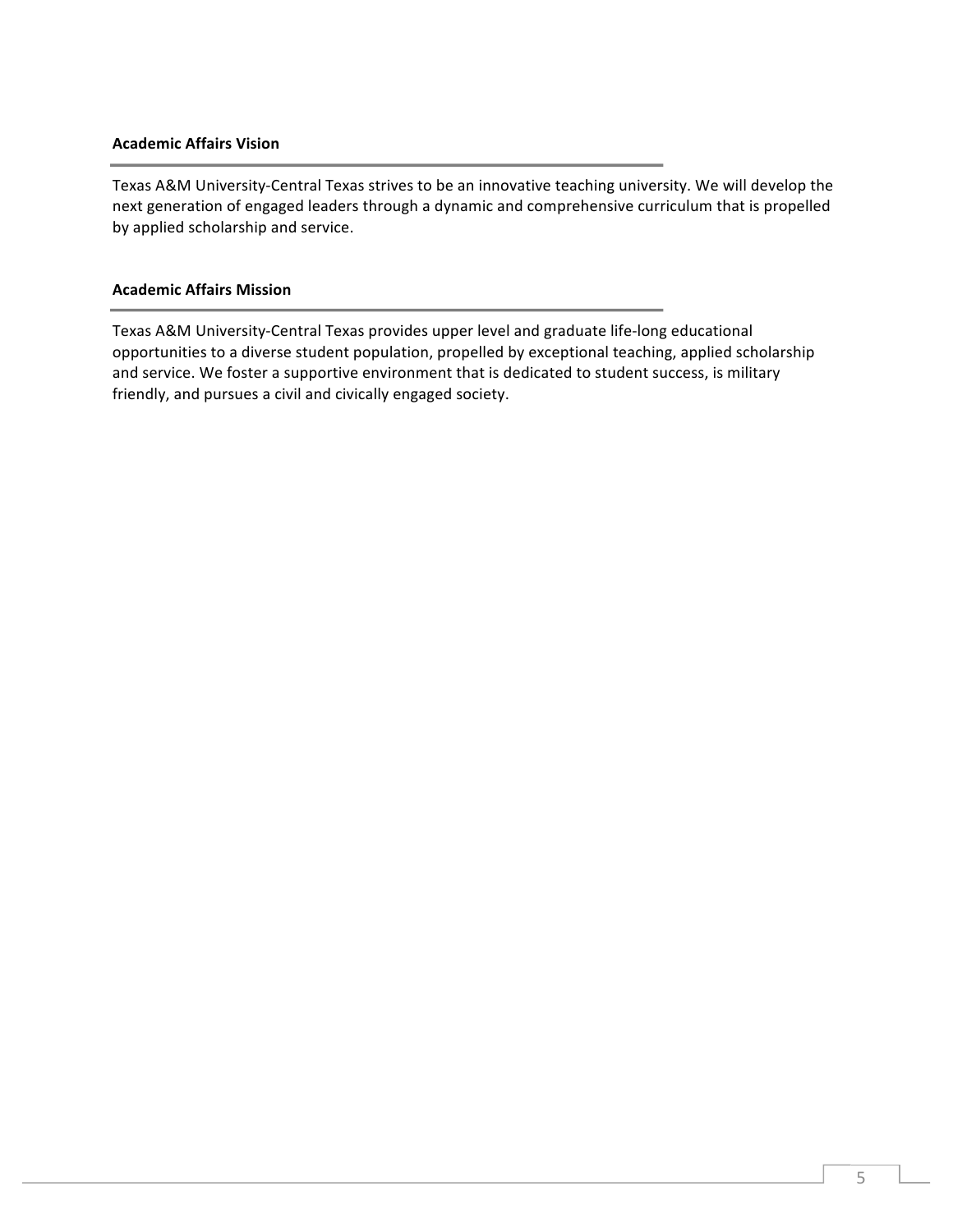#### **PRIORITY 1 ACADEMIC EXCELLENCE**

#### GOAL

A&M-Central Texas will be known for quality academic programs that are carefully selected to respond to regional needs. (Appendix A)

#### **STRATEGIES**

- 1. Ensure that A&M-Central Texas maintains regional accreditation.
- 2. Ensure quality academic programs through the utilization of an outcomes-based academic program review process.
- 3. Implement a comprehensive continuous improvement process that incorporates benchmarking with peer and aspirational programs.
- 4. Implement a plan for pursuing and maintaining discipline-specific certification and accreditation for programs that have a certification and/or accrediting body.
- 5. Obtain internal and external stakeholder inputs to ensure that new undergraduate and graduate programs are innovative and meet regional needs.

#### SUCCESS INDICATORS

- A&M-Central Texas will be reaffirmed by the Southern Association of Colleges and Schools Commission on Colleges accreditation by December 31, 2018.
- All existing undergraduate and graduate programs will complete an outcomes-based academic program review by December 31, 2020.
- All undergraduate and graduate programs will utilize a benchmarking process that includes
	- a. program specific peer and aspirational programs, and
	- b. program specific key performance indicators.
- All undergraduate and graduate programs will develop action plans based on results from their assessment plans and benchmarking reports.
- 100% of all programs that have discipline-specific certification and accreditation will pursue or utilize certification and/or accreditation standards by fall 2020. (Appendix B)
- Learning analytics will be used to improve academic programs by fall 2016.
- Internal and external stakeholder inputs will be used to improve academic programs by fall 2016.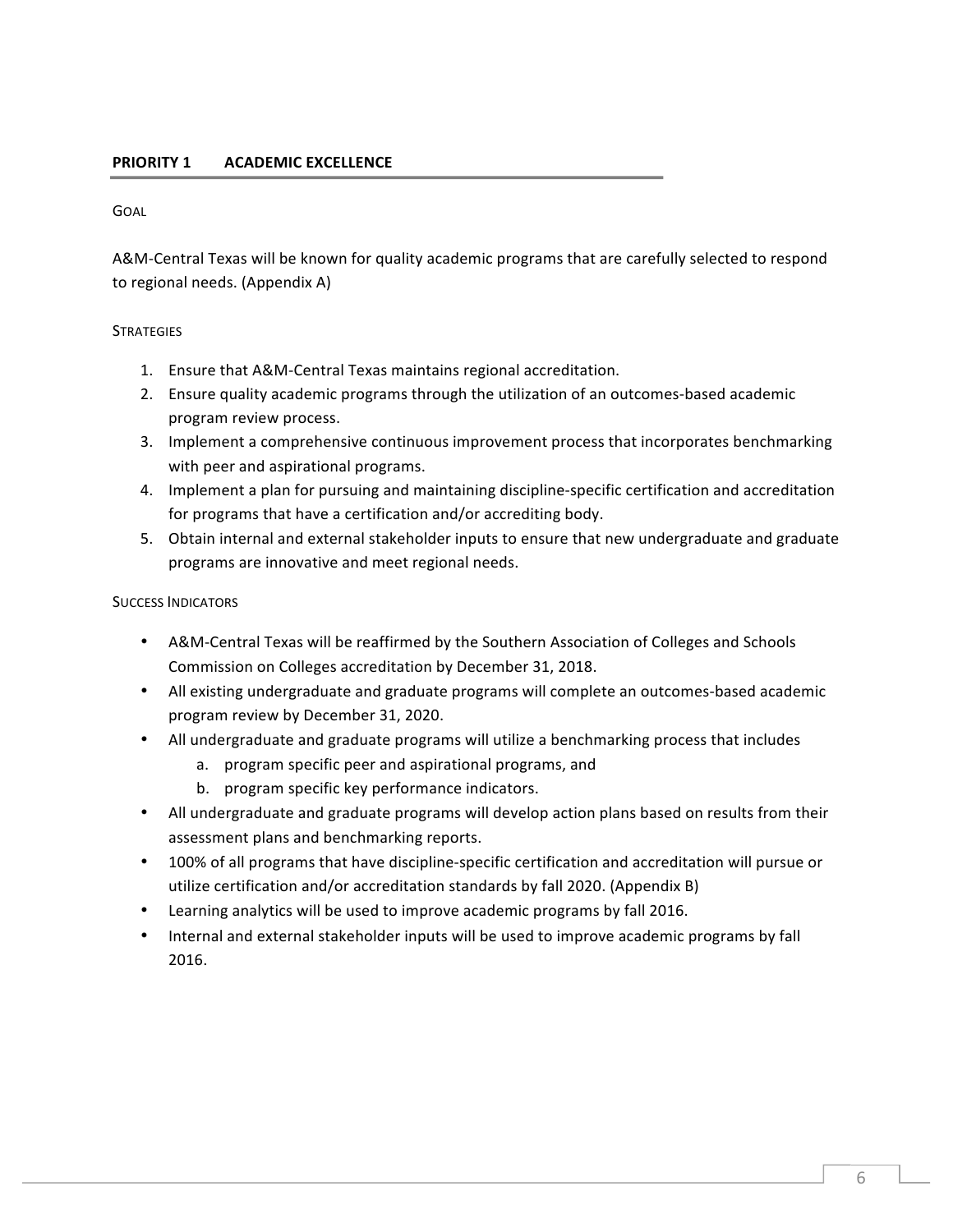Promote a culture that celebrates faculty excellence in teaching, scholarship, and service.

#### **STRATEGIES**

- 1. Promote academic freedom through respect for multiple points of view that includes civil and open discussion.
- 2. Develop a faculty recruitment and retention plan that attracts and retains excellent teachers and innovative scholars.
- 3. Develop a diversity plan for faculty recruitment and hiring.
- 4. Develop a Center for Innovative Teaching that provides research-based and cutting-edge resources, including a mentoring program for all types of instructional design.
- 5. Conduct a continuing faculty salary equity study to compare with The College and University Professional Association for Human Resources (CUPA-HR) salary data to ensure salaries remain competitive.
- 6. Provide faculty development funds to conduct and disseminate scholarship.
- 7. Explore the feasibility of moving librarians to a tenure or professional-track faculty position.
- 8. Facilitate community engagement through national level initiatives.

#### SUCCESS INDICATORS

- Support an open dialogue about the rights and responsibilities of Academic Freedom by creating a faculty learning community to lead discussions in this area by 2016"
- 100% of faculty will report that they have academic freedom in the classroom and in their research as described in A&M University-Central Texas SAP 12.01.99.D1.02 "Academic Freedom and Responsibility."
- Increase faculty retention rate by 10% by fall 2020.
- Increase the number of underrepresented faculty by 10% by fall 2020.
- Increase percentage of faculty with terminal degrees from 90% to 95% by fall 2020.
- Maintain faculty salaries at the Master's CUPA-HR 50<sup>th</sup> percentile by fall 2020.
- Implement a Center for Innovative Teaching by fall 2016.
- 20% of faculty receive support through a competitive process for conducting their scholarship by 2016.
- 60% of faculty receive support through a competitive process to disseminate their scholarship by 2016.
- Faculty Senate will provide recommendations on faculty status for librarians, including tenure or professional-track status by 2015.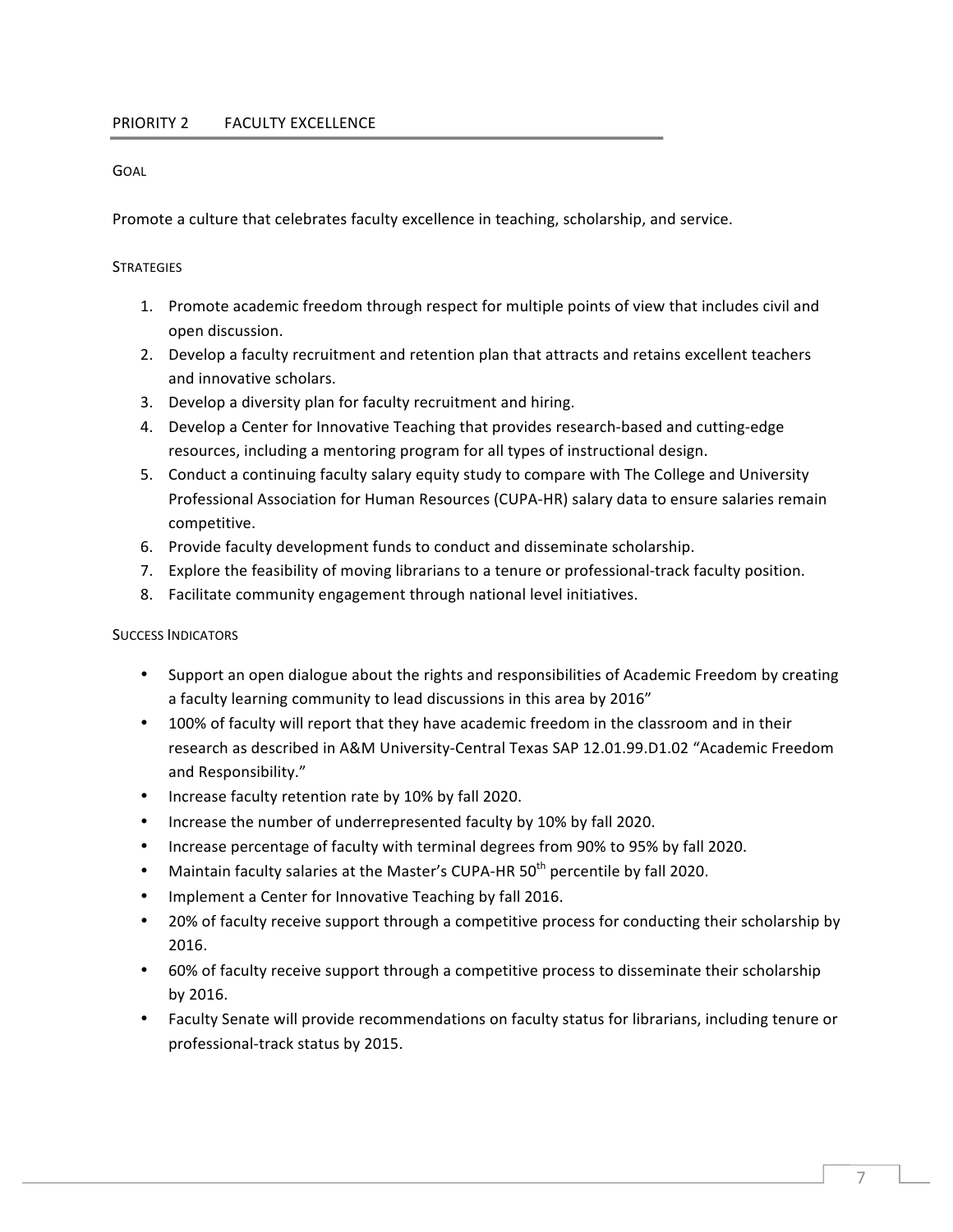Foster an environment for scholastic achievement and student success.

#### **STRATEGIES**

- 1. Develop a comprehensive writing program to meet Liberal Education and America's Promise (LEAP) high-impact educational practice standards.
- 2. Provide a comprehensive array of student support programs for students that are accessible on campus and online, or at a distance.
- 3. Provide enhanced information and digital literacy programs to meet the needs of students on campus and online, or at a distance.
- 4. Enhance undergraduate student advising through the combined efforts of professional advising staff and faculty.
- 5. Enhance monitoring and predicting of student progress/success, engagement levels, and career success.
- 6. Ensure all operations are optimized for student success.
- 7. Provide student development funds and opportunities to conduct and disseminate scholarship.

#### SUCCESS INDICATORS

- Create a comprehensive writing program task force to design the writing program by 2015 and implement the comprehensive writing program by 2020.
- 100% of the institution's student support services and programs will be available on campus and online.
- Develop information and digital literacy program and implement an assessment plan for information and digital literacy by 2015.
- 100% of students that receive academic advising services are provided with accurate information about academic courses and degree program requirements and available pathways that lead to timely completion of degree requirements.
- Implement a plan to engage students in classroom and co-curricular programs and initiatives by fall 2018.
- Graduation rates, on average, will increase annually between 2015 and 2020.
- Develop processes that ensure that offices are optimized for student success by 2017.
- Develop a designated pool of funds to assist students in conducting and disseminating scholarship by 2018.
- Establish a university research showcase day by 2016.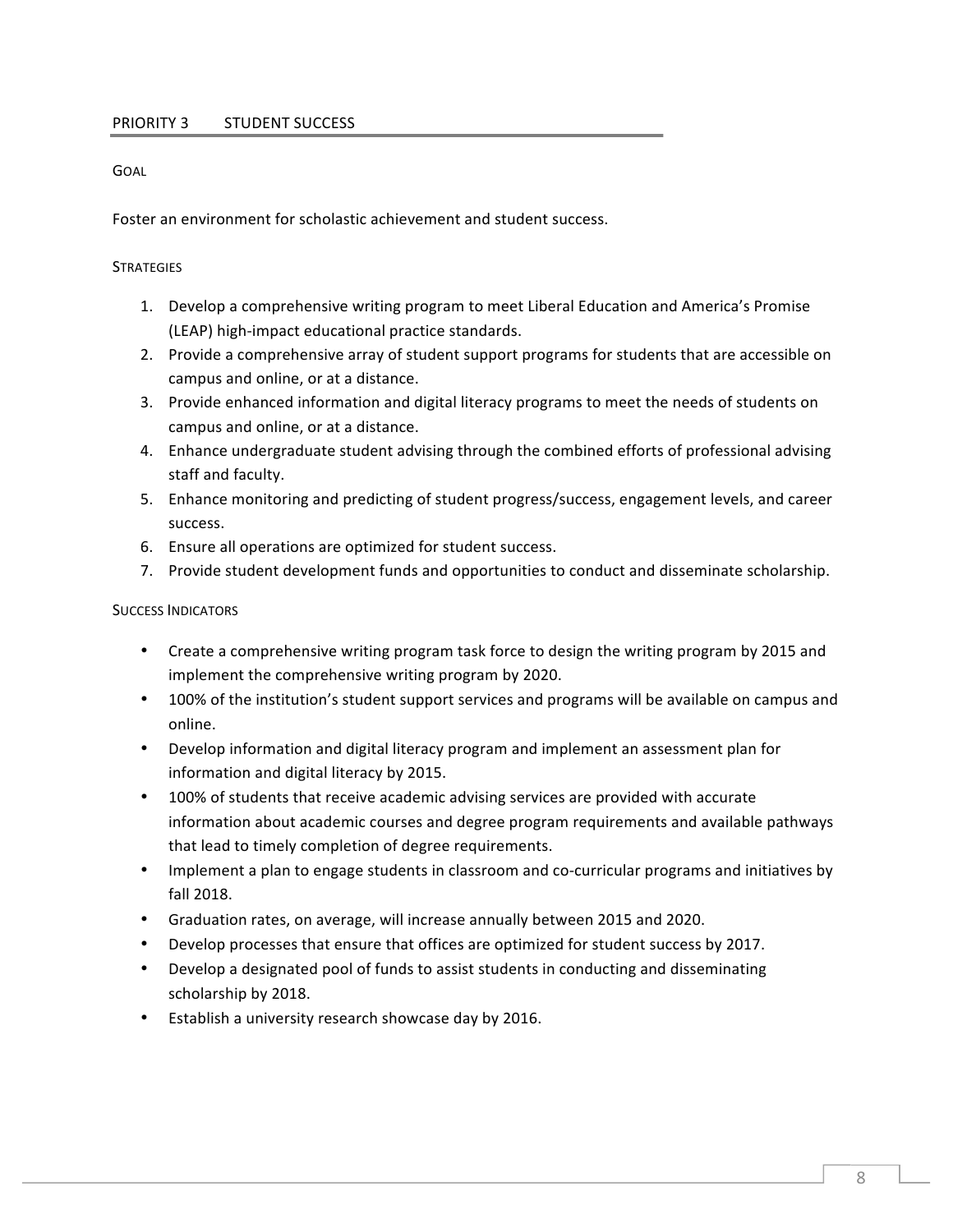Texas A&M University-Central Texas will increase enrollment of academically qualified students to fulfill our mission of contributing to the economic transformation of our region.

#### **STRATEGIES**

- 1. Develop and implement a strategic enrollment management plan.
- 2. Develop a curriculum plan to guide the development and approval of new degree programs that meet the needs of students and the community in the Central Texas region and in the state (Appendix A).
- 3. Increase recognition of the quality of the academic programs through a comprehensive academic marketing plan.

#### SUCCESS INDICATORS

- Approve a strategic enrollment plan by fall 2016.
- Student enrollment will increase, at an average, a minimum of 3% each year.
- A 5-year curriculum plan will be developed and the first new degree program will be approved by the Texas A&M University System Board of Regents and The Higher Education Coordinating Board by fall 2016.
- Approve a comprehensive academic marketing plan by 2015.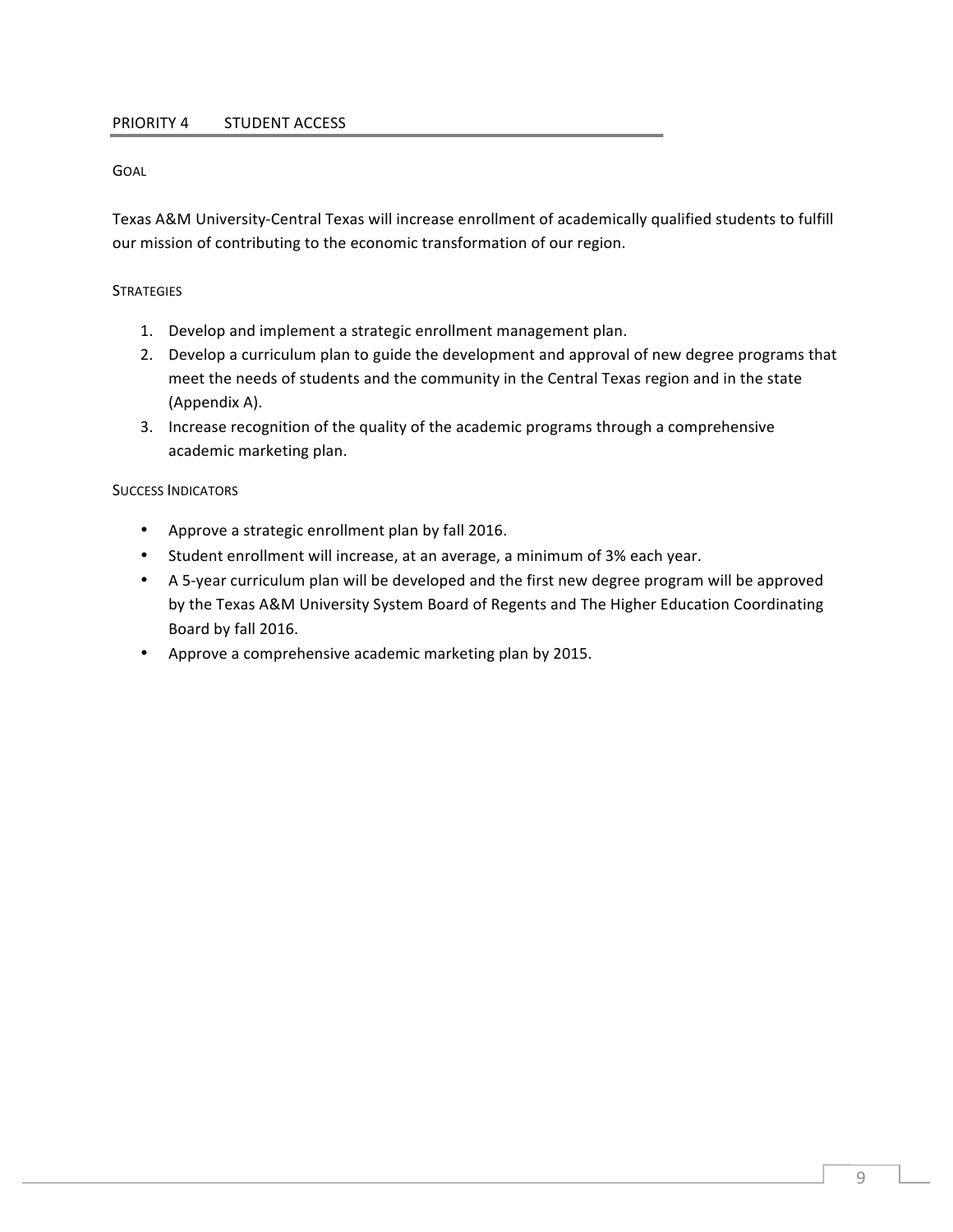Texas A&M University-Central Texas will be known as a leader in community engagement and community based research.

#### **STRATEGIES**

- 1. Support the establishment and institutionalization of service-learning at A&M-Central Texas.
- 2. Fully integrate service-learning and community engagement into the teaching, research and service missions of the university and into reward systems.
- 3. Develop institutional capacity for monitoring and measuring community engagement activities and perceptions of community engagement.
- 4. Integrate community engagement into student research, study abroad, and internships.
- 5. Develop a comprehensive professional development program for faculty and staff on community engagement and community based research.
- 6. Create a University Center for Civic and Community Engagement to strengthen communitybased initiatives and to provide a centralized hub for encouraging and coordinating civic and community engagement activities, partnerships, research, and initiatives in the region.
- 7. Prepare for the 2020 application for the Carnegie Community Engagement Classification.

#### SUCCESS INDICATORS

- The Service Learning Task Force recommendations on service learning will be reviewed during the 2014/2015 academic year and implemented in the 2015/2016 academic year.
- Identify a faculty-led task-force that will make recommendations on including service learning, community engagement, and community based research into the promotion and tenure process by the  $2015/2016$  academic year.
- Develop an assessment plan for capturing data on community engagement by 2015.
- Develop an action plan to include community engagement within student research, study abroad, and internship opportunities by Fall 2016.
- Establish a "Community Engagement Day" on campus to showcase community engagement initiatives in the community by 2017.
- Establish a "Day of Service" for the entire university community by 2018.
- Maintain Lead Partnership status with  $NASPA<sub>TM</sub>$  Student Affairs Administrators in Higher Education and become a Lead Consultant by the 2016/2017 academic year.
- Develop an action plan for creating a University Center for Civic and Community Engagement by 2015 and establish a center by 2020.
- Apply for the Carnegie Community Engagement Classification by 2019 for a 2020 classification.
- Become a pilot campus in AASCU for the American Democracy Project Economic Equality Initiative by 2015.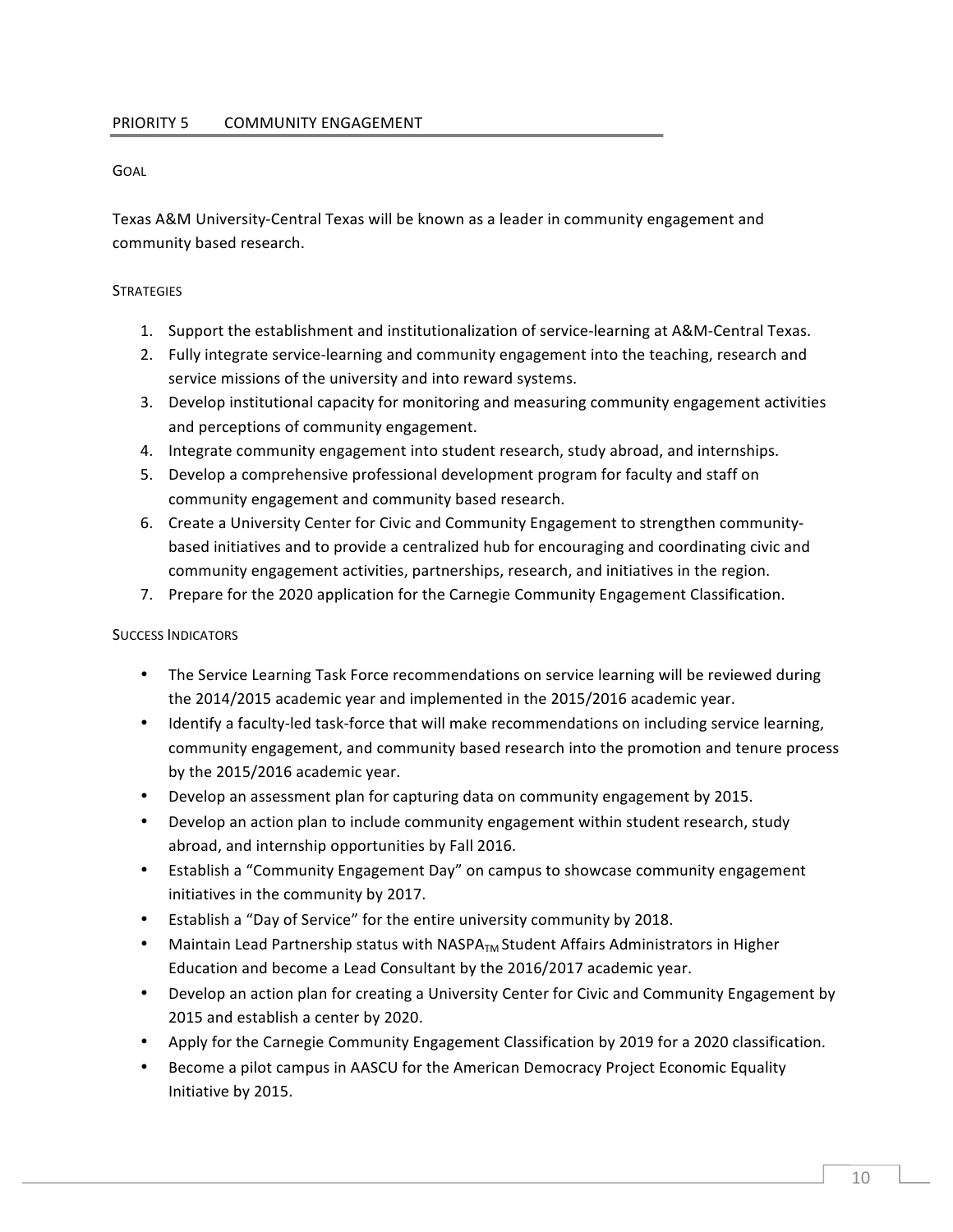## Appendix A

## **Proposed Curriculum Plan for Degree Programs Over the Next 10 Years**

| <b>Degree/Level</b>                          | <b>Name</b>                      |  |
|----------------------------------------------|----------------------------------|--|
| <b>Bachelor of Applied Arts and Sciences</b> | <b>Interdisciplinary Studies</b> |  |
| <b>Bachelor of Applied Arts and Sciences</b> | <b>Information Technology</b>    |  |
| <b>Bachelor of Arts</b>                      | Biology                          |  |
| <b>Bachelor of Arts</b>                      | Communication                    |  |
| <b>Bachelor of Arts</b>                      | Gerontology                      |  |
| <b>Bachelor of Music</b>                     | <b>Music Education</b>           |  |
| <b>Bachelor of Music</b>                     | <b>Music Performance</b>         |  |
| <b>Bachelor of Science</b>                   | Biology                          |  |
| <b>Bachelor of Science</b>                   | <b>Exercise Science</b>          |  |
| <b>Bachelor of Science</b>                   | <b>Human Performance</b>         |  |
| <b>Bachelor of Science</b>                   | Life Sciences                    |  |
| <b>Bachelor of Science</b>                   | <b>Community Health</b>          |  |
| <b>Bachelor of Science</b>                   | <b>Health Sciences</b>           |  |
| <b>Bachelor of Science</b>                   | Biotechnology                    |  |
| <b>Bachelor of Science</b>                   | <b>Public Health</b>             |  |
| <b>Bachelor of Science</b>                   | Renewable Energy                 |  |
| <b>Bachelor of Science</b>                   | Kinesiology                      |  |
| Doctor of Education                          | <b>Higher Education</b>          |  |
| Doctor of Education                          | <b>Educational Leadership</b>    |  |
| <b>Education Specialist (Ed.S)</b>           | Marriage and Family Therapy      |  |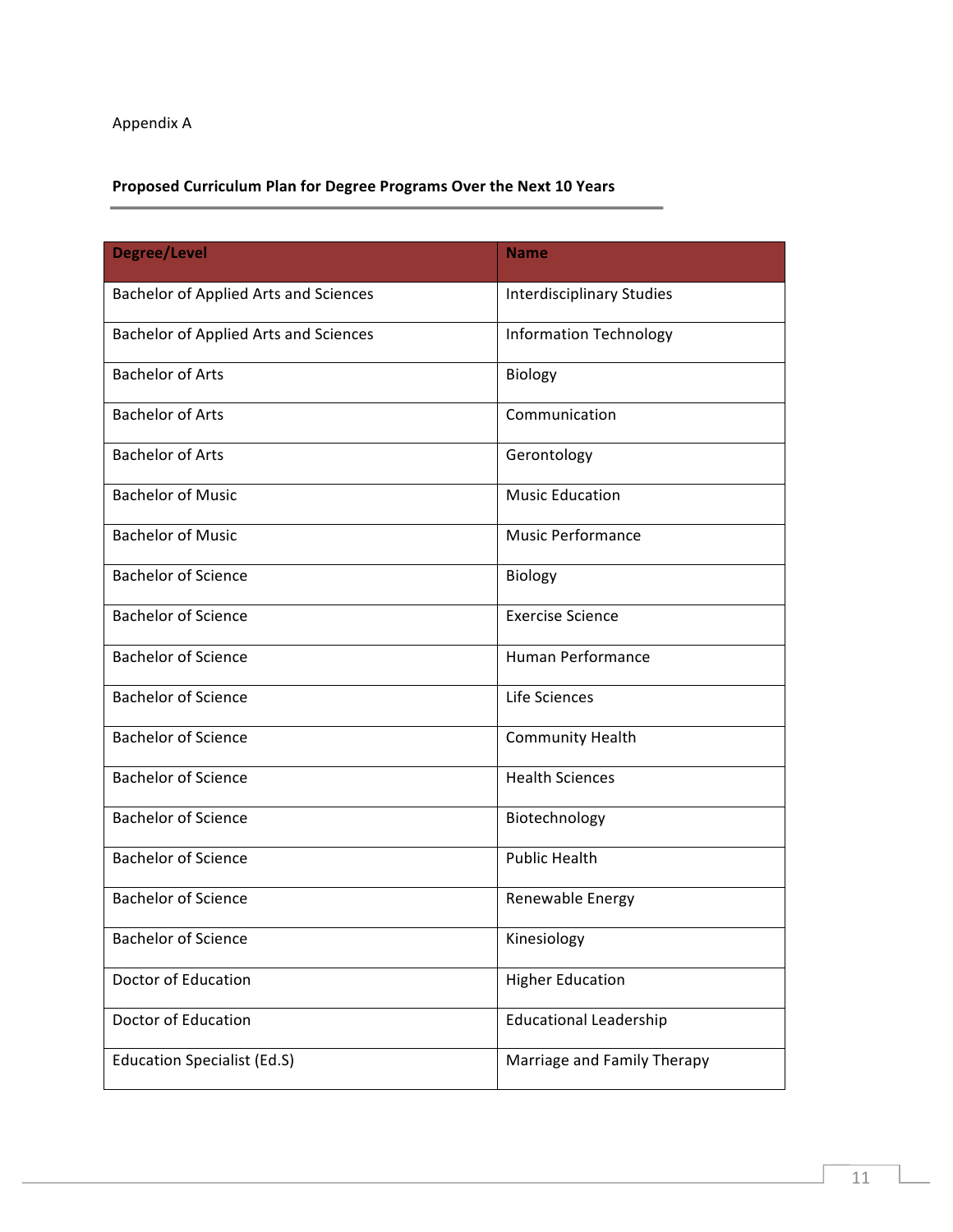| Master of Arts                  | English                      |  |
|---------------------------------|------------------------------|--|
| <b>Master of Education</b>      | <b>Higher Education</b>      |  |
| Master of Public Administration | <b>Public Administration</b> |  |
| Master of Science               | Biology                      |  |
| Master of Science               | <b>Homeland Security</b>     |  |
| <b>Master of Science</b>        | International/Global Studies |  |
| Master of Science               | Sociology                    |  |
| <b>Master of Social Work</b>    | Social Work                  |  |

Note: 

All proposed degree programs are recommended and approved following the A&M-Central Texas university curriculum process. The majority of departmental faculty must support the request for approval to develop the proposed new degree program/major. A Request for Approval to Plan a New Degree Program form is completed and approved by the Office of the Provost before being added to the official plan for Degree Programs.